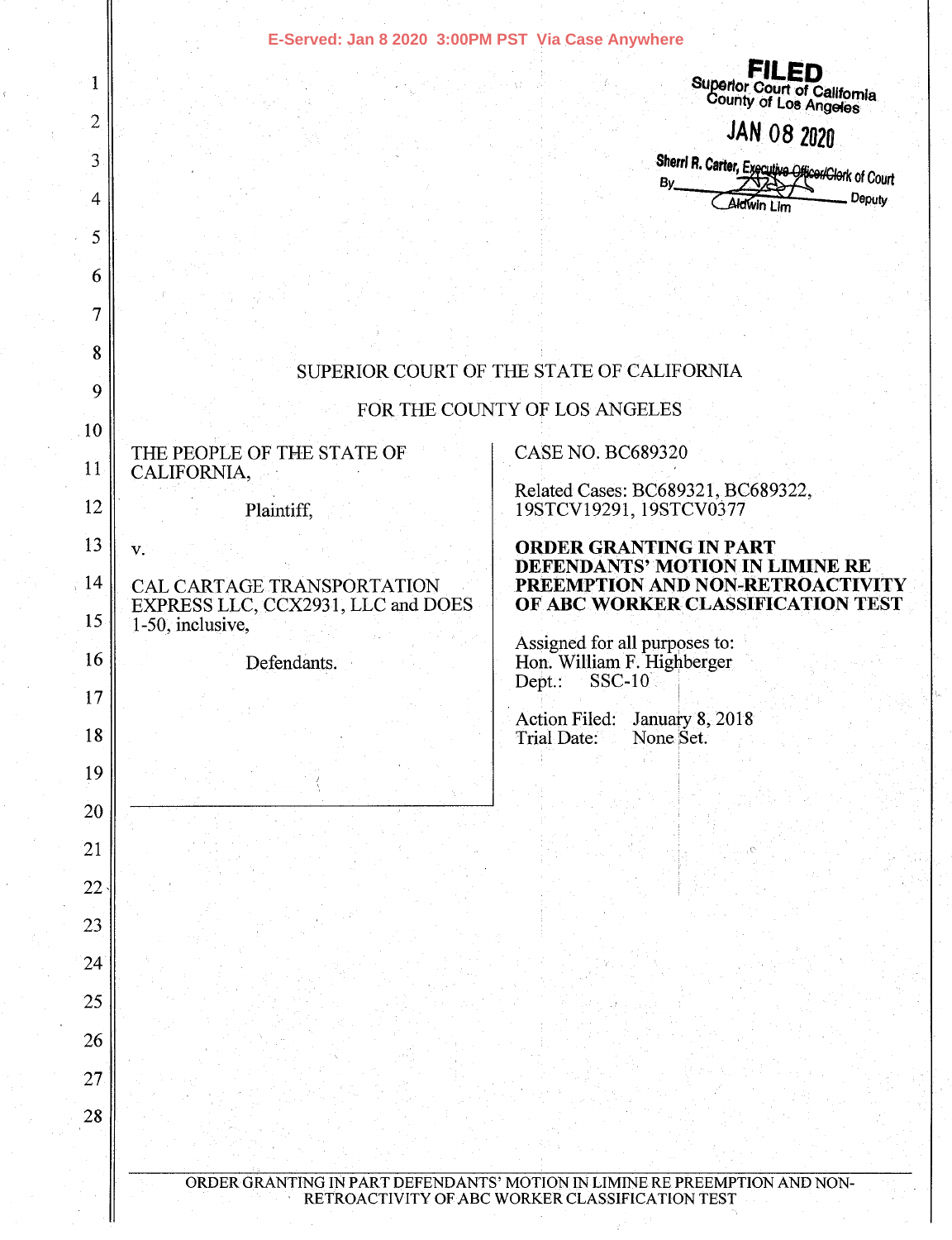## **ORDER GRANTING IN PART DEFENDANTS' MOTION IN LIMINE**

#### **I. Executive Summary**

1

2

 $3 \parallel$  After careful consideration, the Court agrees with Defendants that the currently operative 4 egal requirements for determination of employee versus independent contractor status are preempted  $5 \parallel$  as to certain motor carriers and their drivers by an act of Congress. A preemption determination is 6 not a relative weighing of the desirability of a given state's legal regime as opposed to the rules  $7 \parallel$  which Congress seeks to impose. Rather, it is simply a determination that Congress has exercised its 8 overriding powers under the Supremacy and Commerce clauses of the United States Constitution to 9 require a uniform rule to apply in all 50 states. Here the requirements of the "ABC Test" set forth in 10 *Dynamex Operations West v. Superior Court* (2018) 4 Cal. 5th 903 *("Dynamex"*) and the recently 11 enacted Assembly Bill 5 ("AB 5") clearly run afoul of Congress's 1994 determination in the Federal 12 Aviation Administration Authorization Act (the "FAAAA"), 49 U.S.C. § 14501(c)(1) that a uniform 13 rule endorsing use of non-employee independent contactors (commonly known in the trucking 14 industry as "owner-operators") should apply in all 50 states to increase competition and reduce the 15 cost of trucking services. This conclusion is supported both by the detailed analysis which follows 16 and by the recent ruling of the United States District Court for the Southern District of California in 17 Case No. 3:18-cv-02458 *California Trucking Ass 'n v. Becerra* on Dec. 31, 2019, granting a 18 Temporary Restraining Order against the State's representatives prohibiting enforcement of AB 5.

19 The legislative history of the F AAAA makes plain there was a desire to preempt a specific  $20$  California statute which limited use of owner-operators by freight companies, such as Roadway  $21$  Express, which were in competition with Federal Express, then solely regulated as an air carrier.  $22$  Although this case does not specifically involve competitors in the over-night cargo business, the 23 Court is strongly persuaded by the House Report's reference to this statute as objectionable, which 24 demonstrates Congress's intent to protect the owner-operator business model in the trucking industry 25 and preclude its replacement by an "employee-operator" regime. The Court is also highly persuaded . '  $26 \parallel$  by the rulings of the First Circuit and the Supreme Judicial Court of Massachusetts holding that the 27 FAAAA does preempt the ABC Test in the formulation used in both Massachusetts and California. 28 *(Schwann v. FedEx Ground Package System, Inc.* (1st Cir. 2016) 813 F.3d 429; *Chambers v. RDI*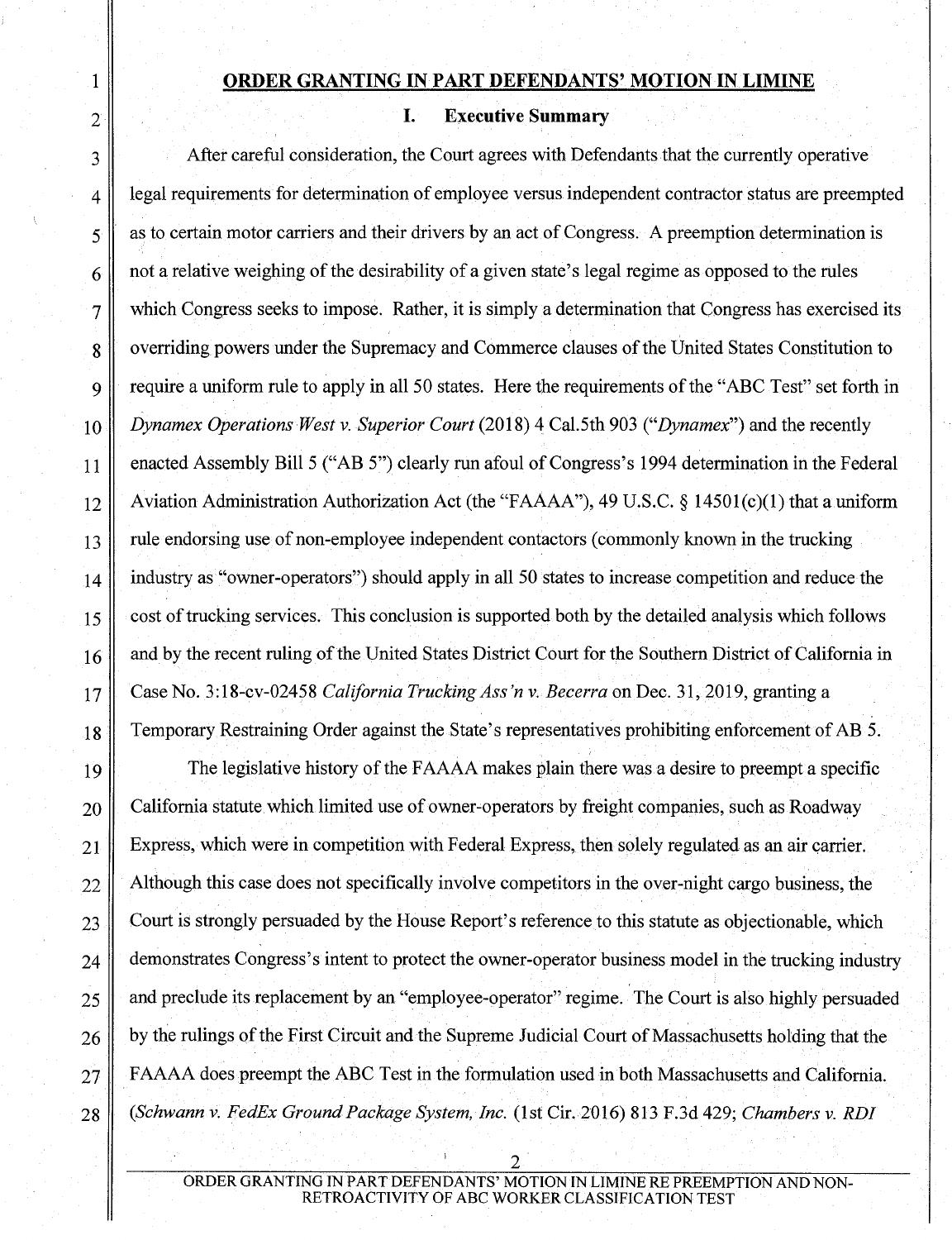1 *Logistics, Inc.* (2016) 476 Mass. 95; *see also Bedoya v. American Eagle Express Inc.* (3d Cir. 2019) 2 914 F.3d 812 (finding no FAAAA preemption of New Jersey's ABC test because it does not apply to 3 workers who perform services "outside of all the places of business of the enterprise for which such 4 service is performed".)

 $5 \parallel$  Defendants<sup>1</sup> placed this question before the Court by moving in limine for an order 6 determining that the claims set forth in this case should be adjudicated with reference to the worker 7 classification test set forth in S. G. *Borello* & *Sons, Inc. v. Department of Industrial Relations* ( 1989) 8 48 Cal.3d 341 *("Borello"),* rather than the "ABC Test" set forth in *Dynamex Operations West* v. 9 *Superior Court* (2018) 4 Cal.5th 903 *("Dynamex"*) and the recently enacted Assembly Bill 5 ("AB 10 5"). This is so, Defendants argue, because (1) Prong B of the ABC Test as applied to motor carriers 11 is preempted by the FAAAA, 49 U.S.C.  $\delta$  14501(c)(1); (2) the ABC Test as applied to motor carriers 12 violates the Dormant Commerce Clause of the U.S. Constitution; and (3) the ABC Test cannot be 13 applied retroactively. For the reasons set forth below, the Court **GRANTS** Defendants' motion and 14 finds that the ABC Test as applied to motor carriers is preempted by the F AAAA, and thus that the 15 *Borello* test will apply to the claims in this case. Because the Court need not address Defendants' 16 discriming arguments that the ABC Test violates the Dormant Commerce Clause or that it may not be 17 applied retroactively, the Court **DENIES** Defendants' motion without prejudice as to those two  $18$  issues.

#### 19 **II. Relevant Background**

20 Defendants are motor carriers that operate or have operated "trucking and drayage 21 companers . . . in and around the Ports of Los Angeles and Long Beach." (Compl. 12.) Defendants 22 utilize the services of independent owner-operator truck drivers to perform drayage— "the short" 23 distance transportation of cargo by truck to and from the ports." *(Id)* 

<sup>1</sup>Defendants are Cal Cartage Transportation Express, LLC, CMI Transportation, LLC, K&R 28 Transportation California, LLC, CCX2931, LLC, CM2931, LLC, and KRT2931, LLC.

*(Cont'd on next page)*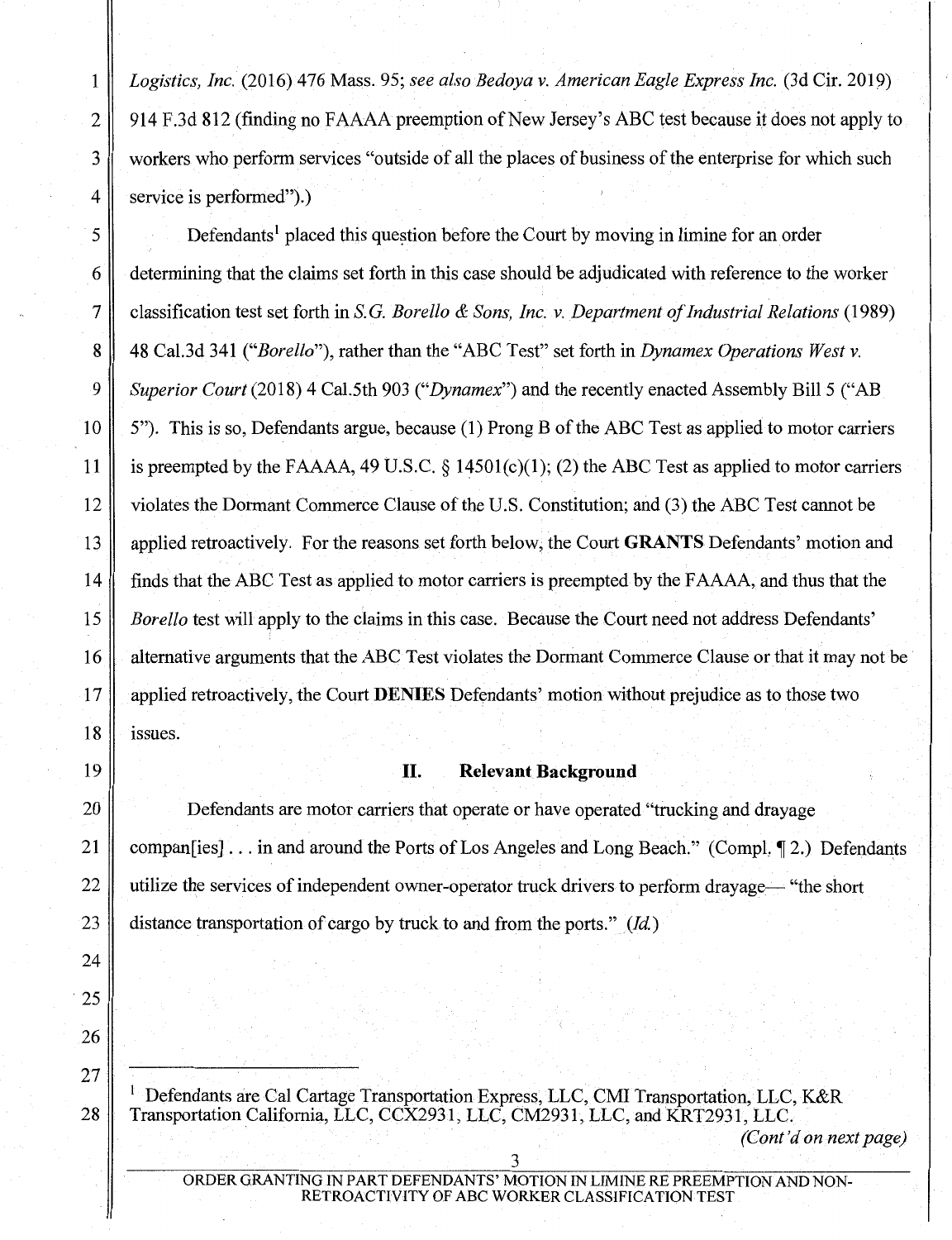| 1        | On January 8, 2018, Plaintiff filed the Complaints at issue in these three related cases, <sup>2</sup> each                                                                                                                                                                                                                      |
|----------|----------------------------------------------------------------------------------------------------------------------------------------------------------------------------------------------------------------------------------------------------------------------------------------------------------------------------------|
| 2        | alleging two causes of action under the Unfair Competition Law ("UCL"), Cal. Bus. & Prof. Code                                                                                                                                                                                                                                   |
| 3        | § 17200, et seq.: a first cause of action predicated on Defendants' alleged misclassification of truck                                                                                                                                                                                                                           |
| 4        | drivers as independent contractors, and a second cause of action predicated on Defendants' alleged                                                                                                                                                                                                                               |
| 5        | violations of the federal Truth-in-Leasing Regulations, 49 C.F.R. § 376.1, et seq. (1979). At the time                                                                                                                                                                                                                           |
| 6        | Plaintiff filed the lawsuits, the test for worker classification in California was governed by <i>Borello</i> .                                                                                                                                                                                                                  |
| 7        | In April 2018, the California Supreme Court decided Dynamex, in which the Court replaced                                                                                                                                                                                                                                         |
| $\bf{8}$ | the Borello test for claims brought under California's Wage Orders. Through Dynamex, the                                                                                                                                                                                                                                         |
| 9        | California Supreme Court adopted an "ABC Test," which renders workers presumptive employees                                                                                                                                                                                                                                      |
| 10       | unless the putative employer demonstrates each of the following:                                                                                                                                                                                                                                                                 |
| 11<br>12 | (A) that the worker is free from the control and direction of the hiring entity in<br>connection with the performance of the work, both under the contract for the<br>performance of the work and in fact,                                                                                                                       |
| 13       | (B) that the worker performs work that is outside the usual course of the hiring<br>entity's business, and                                                                                                                                                                                                                       |
| 14<br>15 | (C) that the worker is customarily engaged in an independently established trade,<br>occupation, or business.                                                                                                                                                                                                                    |
| 16       | (Dynamex, supra, 4 Cal.5th at p. 964.)                                                                                                                                                                                                                                                                                           |
| 17       | On September 18, 2019, California Governor Gavin Newsom signed AB 5 into law. AB 5                                                                                                                                                                                                                                               |
| 18       | codified the ABC Test and, when it takes effect on January 1, 2020, will expand the reach of the                                                                                                                                                                                                                                 |
| 19       | ABC Test to apply to all claims under the Labor Code and the Unemployment Insurance Code. The                                                                                                                                                                                                                                    |
| 20       | three prongs of the ABC Test codified by AB 5 are identical to the prongs of Dynamex. (AB 5,                                                                                                                                                                                                                                     |
| 21       | $\S$ 2(a)(1).) AB 5 also includes certain exceptions that were not part of the <i>Dynamex</i> test, including an                                                                                                                                                                                                                 |
| 22       | exception for "business-to-business contracting relationship[s]" (id., $\S$ 2(e)), which is discussed in                                                                                                                                                                                                                         |
| 23       | more detail below. Under the terms of AB 5, "[i]f a court of law rules that the three-part [ABC]                                                                                                                                                                                                                                 |
| 24       | test cannot be applied to a particular context" due, for example, to federal preemption, "then the                                                                                                                                                                                                                               |
| 25       |                                                                                                                                                                                                                                                                                                                                  |
| 26       |                                                                                                                                                                                                                                                                                                                                  |
| 27<br>28 | The Court's Order applies to the three related cases filed on January 8, 2018 by the City Attorney<br>of Los Angeles: People v. Cal Cartage Transportation Express LLC, et al. (BC689320); People v.<br>CMI Transportation LLC, et al. (BC689321); and People v. K&R Transportation California LLC, et<br><i>al.</i> (BC689322). |

an a Tuathar 1999.<br>Tachartasan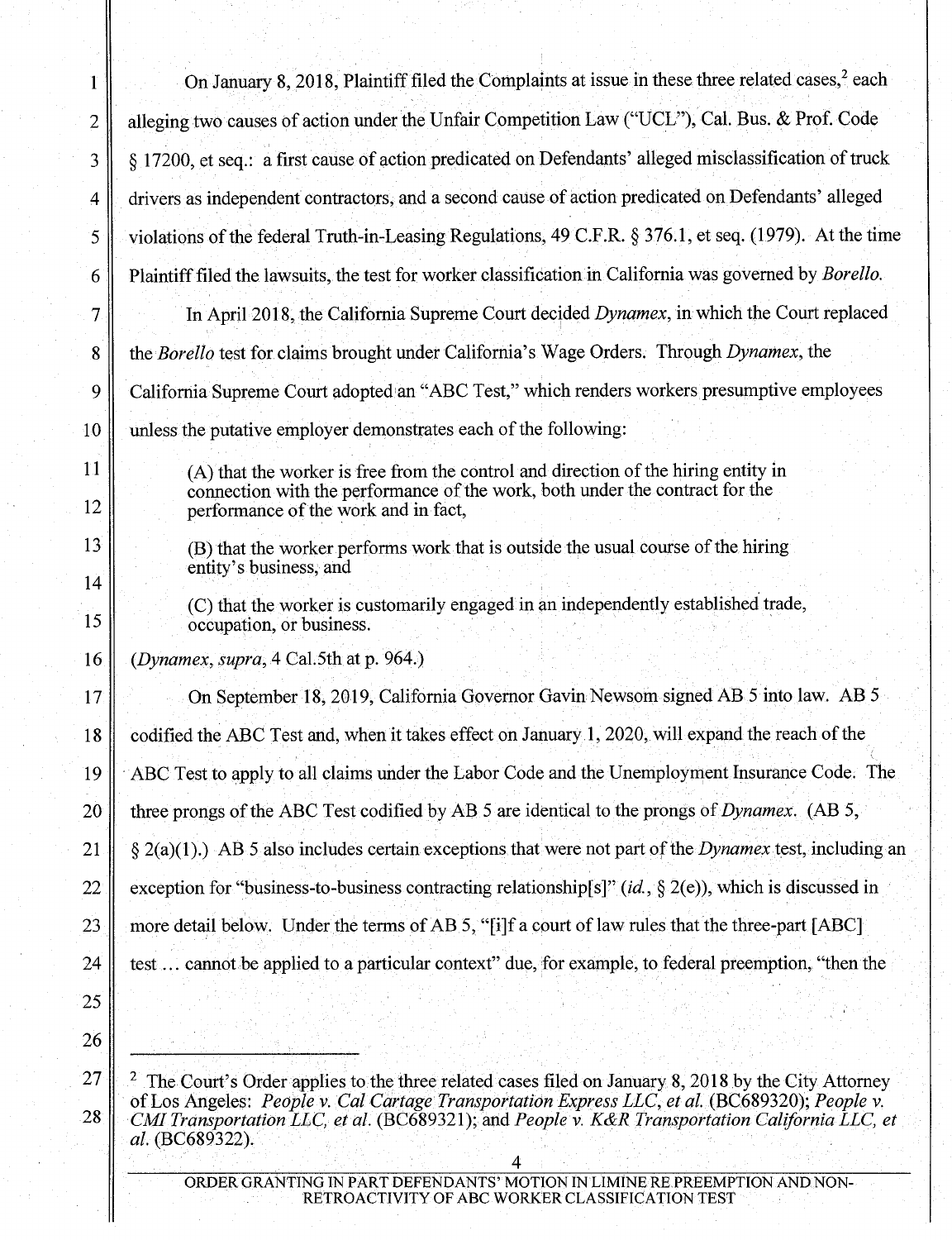1 determination of employee or independent contractor status in that context shall instead by governed 2 by *[Borello]." (!d.,§* 2(a)(3).)

3 The Parties disagree whether the ABC Test or the *Borello* test applies to Plaintiff's 4 misclassification-based UCL claims. Thus, the Court permitted Defendants to submit a motion in 5 limine addressing the threshold legal issues of (a) whether *Dynamex* is preempted by federal law; and 6 (b) whether *Dynamex* can be applied retroactively. Following several rounds ofbriefing and two 7 hearings on November 6 and November 25, Defendants' motion is now ripe for determination.

#### 8 III. F AAAA **Preemption**

9 Independent contractor owner-operators—independent truckers who lease their vehicles and 10 services to a licensed motor carrier in order to move freight under the motor carrier's operating 11 authority-have long been a feature ofthe U.S. trucking industry. *(Am. Trucking Assns. v. United*  <sup>12</sup>*States* (1953) 344 U.S. 298, 303 ["Carriers ... have increasingly turned to owner-operator 13 truckers  $\dots$  By a variety of arrangements, the authorized carriers hire them to conduct operations 14 under the former's permit."]; *Central Forwarding, Inc. v. ICC* (5th Cir. 1983) 698 F.2d 1266, 1267 15 ["Owner-operators are the 'independent truckers' of song and legend. They are persons owning one 16 or a few trucks who lack [motor carrier] operating authority. Since they cannot transport regulated 17 commodities in interstate commerce in their own right, ... they lease their services and equipment to 18 a carrier in order to utilize the carrier's operating authority.".)

19 The relationship between motor carriers and independent truckers has been the subject of 20 extensive federal regulation. In 1978, Congress determined that "[t]he independent owner-operator is 21 undoubtedly regarded as one of the most efficient movers of goods and accounts for approximately 22 40 percent of all intercity truck traffic in the United States." (H.R. Rep. No. 1812, 95th Cong., 2d) 23 Sess. 5 (1978) ("H.R. Rep. No. 1812").) In 1979, the federal government enacted the Truth-in-24 Leasing Regulations, 49 C.F.R. § 376.1, et seq., to provide a uniform set of rules and guidelines for 25 independent contractor owner-operators nationwide. (44 Fed.Reg. 4680 (1979) [noting that the 26 Truth-in-Leasing Regulations govern the relationship "between the carrier and owner-operator" in 27 order to "promote the stability and economic welfare of the independent trucker".) The following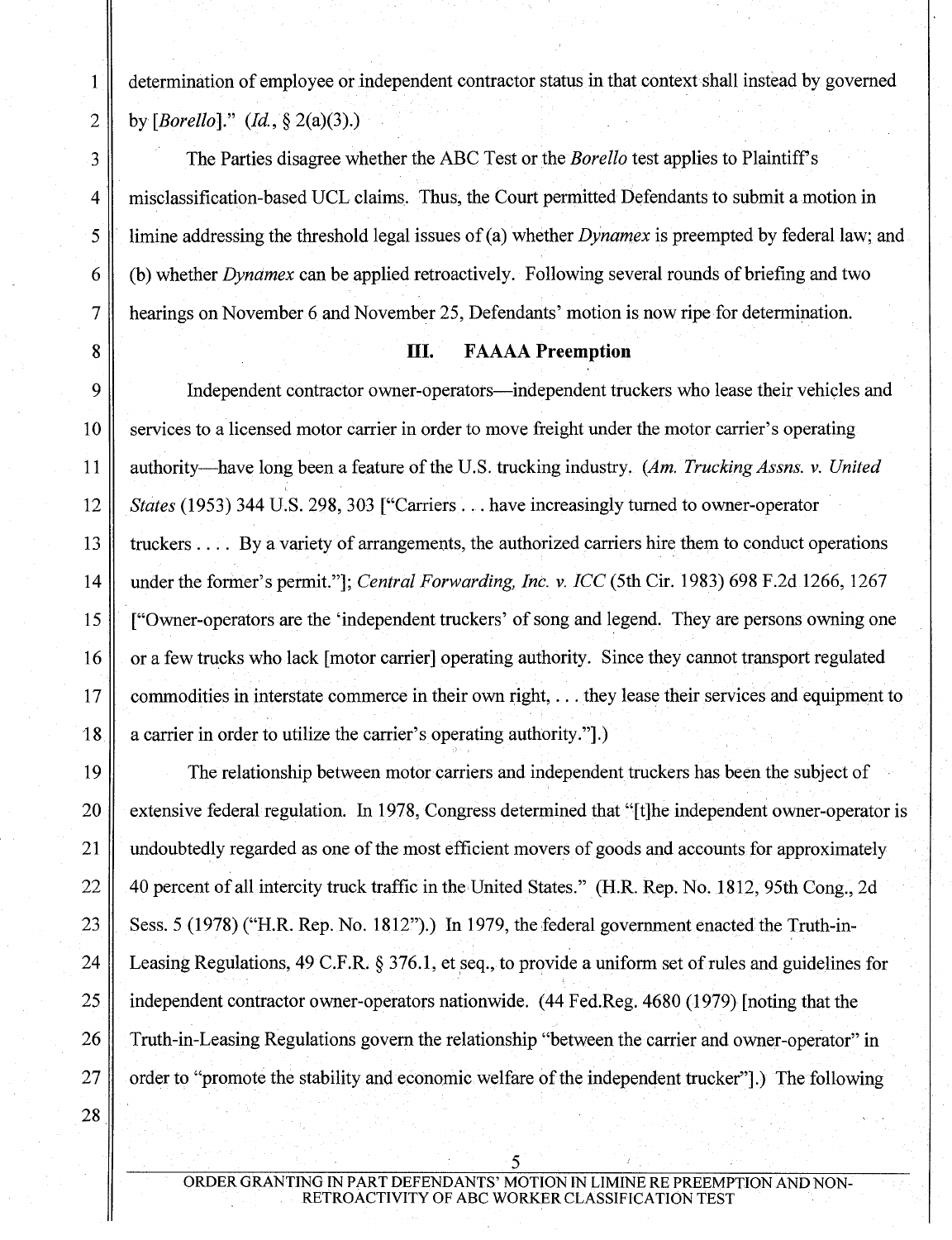1 year, Congress passed the Motor Carrier Act of 1980,49 U.S.C. § 10101, et seq., to eliminate the 2 barriers to entry that states had imposed on truckers seeking to enter the motor carrier industry.

3 In 1994, Congress enacted the FAAAA's preemption provision, which prohibits states from 4 "enactling] or enforcling] a law, regulation, or other provision having the force and effect of law 5 | related to a price, route, or service of any motor carrier ... with respect to the transportation of 6 property." (49 U.S.C. § 14501(c)(1).) Congress's stated goal was eliminating the patchwork of state 7 and local regulations that had bogged down the motor carrier industry and increased costs for. motor 8 carriers and consumers. (See H.R. Conf. Rep. No. 103-677, 103d Cong., 2d Sess. 87 (1994) ["The 9 sheer diversity of these [state] regulatory schemes is a huge problem for national and regional carriers 10 attempting to conduct a standard way of doing business."]; *id.* [disparate state treatment of motor 11 carriers "causes significant inefficiencies, increased costs, reduction of competition, inhibition of 12 innovation and technology and curtails the expansion of markets".) Congress explained that 13 "[l]ifting of these antiquated controls will permit our transportation companies to freely compete 14 more efficiently and provide quality service to their customers. Service options will be dictated by 15 the marketplace; and not by an artificial regulatory structure." *(!d.* at pp. 87-88.) As one example of 16 a state law that Congress intended to preempt, Congress pointed to a California law disfavoring 17 motor carriers "using a large proportion of owner-operators instead of company employees." *(!d.* at  $18 \parallel p. 87.$ 

19 In enacting the FAAAA preemption provision, Congress intentionally duplicated the language 20 of the Airline Deregulation Act ("ADA"), thereby replicating the "broad preemption interpretation 21 adopted by the United States Supreme Court in *Morales v. Trans World Airlines, Inc." (!d.* at p. 83, 22 citing *Morales v. Trans World Airlines, Inc.* (1992) 504 U.S. 374.)<sup>3</sup> In *Morales*, the Supreme Court 23 held that Congress "express[ed] a broad pre-emptive purpose" because the phrase "related to" is 24 "deliberately expansive" and "conspicuous for its breadth." *(Morales, supra,* at pp. 383-384.) Thus,

<sup>3</sup> Conversely, the preemption provision's enumerated exceptions are to be construed narrowly: "There has been concern raised that States ... may instead attempt to regulate intrastate trucking markets through its unaffected authority to regulate matters such as safety, vehicle size and weight, insurance and self-insurance requirements, or hazardous materials routing matters. The conferees do not intend for States to attempt to de facto regulate prices, routes or services of intrastate trucking through the guise of some form of unaffected regulatory authority." (H.R. Conf. Rep. No. 103-677, *supra,* at p. 83.)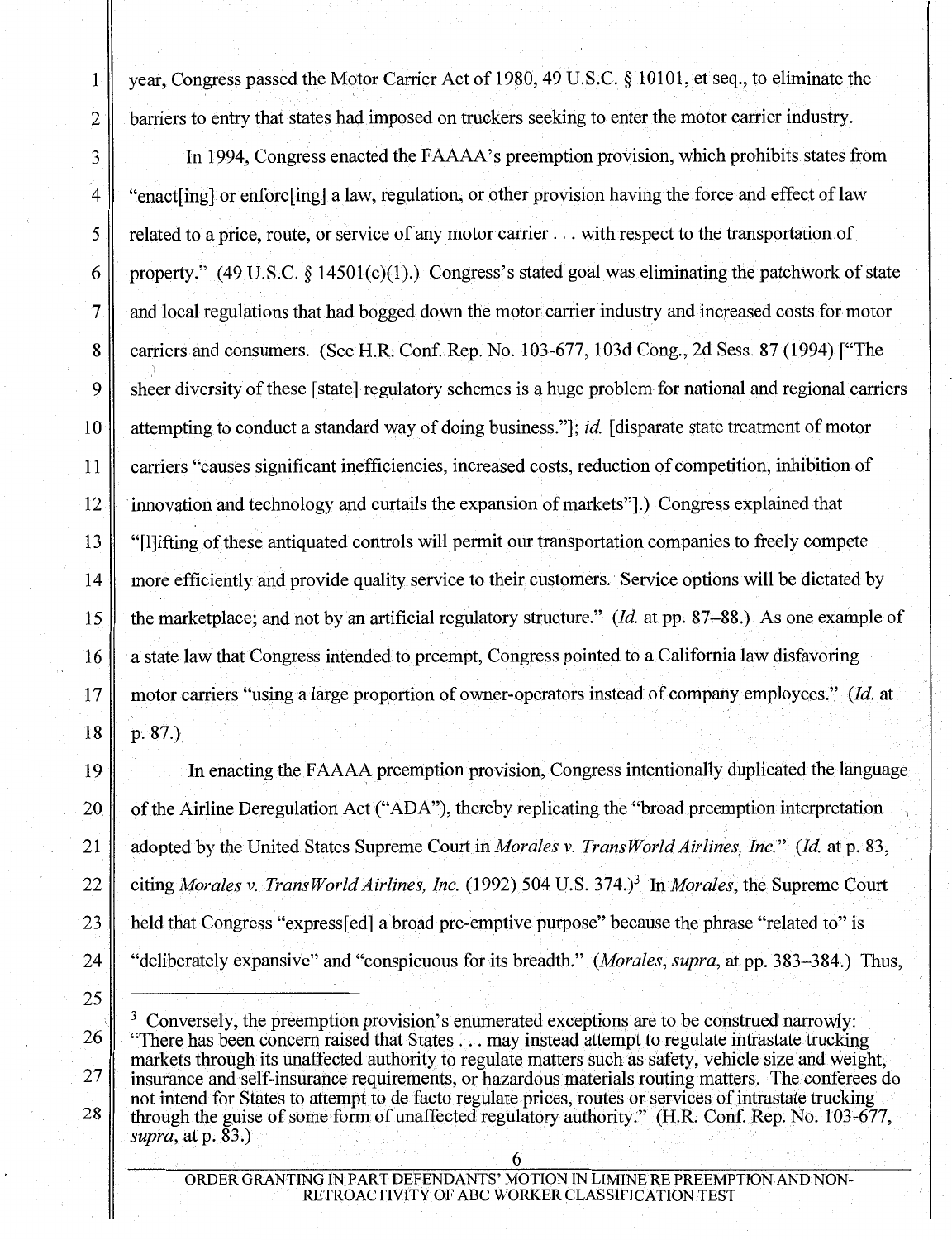1 the FAAAA preempts any state law that affects motor carrier prices, routes, and services in anything 2 other than a "tenuous, remote, or peripheral [] manner;" *(Id.* at p. 390.) A law or regulation is 3 "related to" prices, routes, or services for purposes of FAAAA preemption if it has a "direct or 4 indirect" effect on them. *(Dilts v. Penske Logistics, LLC* (9th Cir. 2014) 769 F.3d 637, 644-645; see 5 also *Rowe v. New Hampshire Motor Transport Assn.* (2008) 552 U.S. 364, 375; *Morales, supra,* 504 6 U.S. at p. 386.) F AAAA preemption "occurs at least where state laws have a significant impact 7 related to Congress' deregulatory and pre-emption-related objectives," which include ensuring that 8 motor carriers' rates "reflect maximum reliance on competitive market forces, thereby stimulating 9 efficiency, innovation, and low prices, as well as variety and quality." *(Rowe, supra,* 552 U.S. at p. 10 371.) Thus, the FAAAA prevents "a State's direct substitution of its own governmental commands 11 for competitive market forces in determining (to a significant degree) the services that motor carriers 12 will provide." *(Id.* at p. 372.)<sup>4</sup>

13 The sole difference between the ADA's preemption provision and the FAAAA's preemption 14 provision is a qualifying phrase in the F AAAA provision limiting preemption to those laws having an 15 effect "with respect to the transportation of property." (49 U.S.C. § 14501(c)(1).) As the Supreme 16 Court has explained, this limits the preemptive scope of the FAAAA to those laws that have "a direct" 17 | [or] an indirect connection to any transportation services a motor carrier offers its customers."

18 *(Dan's City Used Cars, Inc. v. Pelkey* (2013) 569 U.S. 251, 252-253.)

## 19 **IV. Analysis**

20 Several state and federal courts in California and Massachusetts (which uses the same ABC 21 Test) have held that the ABC Test is preempted by the FAAAA in the motor carrier context because 22 Prong B of the test effectively prohibits motor carriers from utilizing independent owner-operator 23 truck drivers. (See *Mass. Delivery Assn. v. Healey* (lst Cir. 2016) 821 F.3d 187; *Schwann v. FedEx*  24 *Ground Package Sys., Inc.* (1st Cir. 2016) 813 F.3d 429; *Valadez v. CSX Intermodal Terminals, Inc.* 

<sup>4</sup> The California Supreme Court has held that the typical presumption against federal preemption does not apply to the FAAAA: "[N]either *Rowe,* nor *Morales,* nor *Wolens* 'adopted [the] position ... that we should presume strongly against preempting in areas historically occupied by state law."' *(People ex rei. Harris v. Pac Anchor Transp., Inc.* (2014) 59 Cal.4th 772, 778-779.) The Court therefore does not employ a presumption against preemption, and instead conducts an "analysis of the underlying state regulations," legislation, and decisional authority at issue. *(!d.* at p. 780, citing *Morales, supra,* 504 U.S. at p. 388.)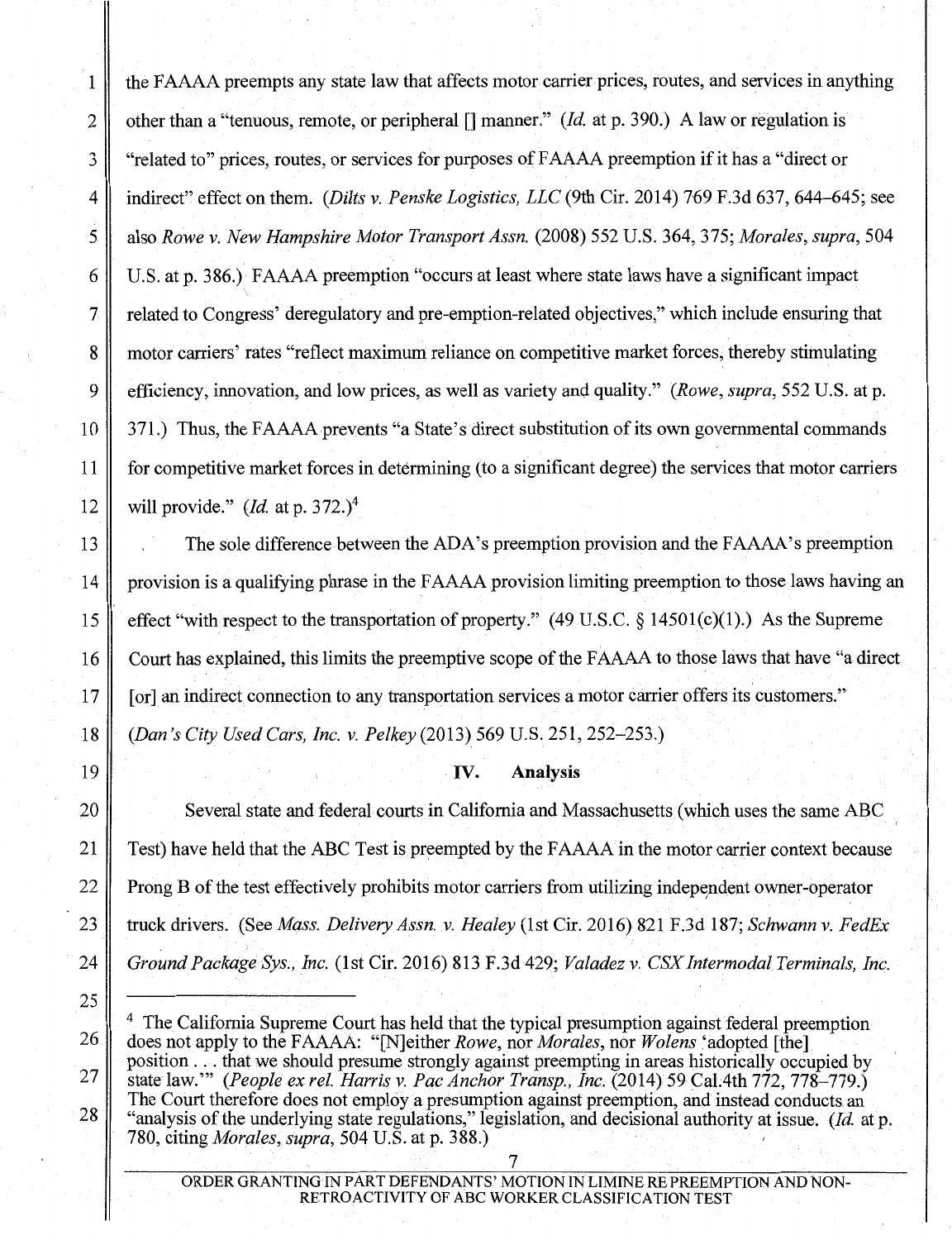1 (N.D.Cal. Mar. 15, 2019) 2019 WL 1975460; *Alvarez v. XPO Logistics Cartage LLC* (C.D.Cal. Nov. 2 15, 2018) 2018 WL 6271965; *Chambers v. RDI Logistics, Inc.* (2016) 476 Mass. 95.) For the reasons 3 set forth below, this Court agrees.

## 4 A. *Pac Anchor* **Does Not Dictate The Outcome Of Defendants' Motion**

5 As an initial matter, Plaintiff argues that the California Supreme Court's decision in *People ex*  6 *rel. Harris v. Pac Anchor Transp., Inc.* (2014) 59 Cal.4th 772 forecloses FAAAA preemption of the 7 ABCTest. IfPlaintiffis correct, then this Court is bound to apply *Pac Anchor* and deny Defendants' 8 motion. (See *People v. Latimer* (1993) 5 Cal.4th 1203, 1213; *Auto Equity Sales, Inc. v. Sup. Ct.* 9 (1962) 57 Cal.2d 450, 454 [lower courts must follow appellate courts' unambiguous holdings on 10 "precise question[s]" that have been "considered and passed upon"].)

11 In *Pac Anchor,* the California Supreme Court addressed the question "whether an action 12 under the unfair competition law ... based on a trucking company's alleged violation of state labor 13 and insurance laws" is preempted by the F AAAA, answering in the negative. *(Pac Anchor, supra,* 59 14 Cal.4th at p. 775.) That is a different question than the one presented here in two respects. First, the '> 15 defendants in *Pac Anchor* sought preemption ofthe UCL action *itself-Pac Anchor* arose in the 16 context of a motion for judgment on the pleadings, which, if granted, would have barred the 17 plaintiffs UCL action in its entirety. (Jd. at p. 777.) Unlike in *Pac Anchor,* the Defendants in this 18 case are not arguing that the Plaintiffs UCL action is preempted and cannot proceed; they agree with 19 *Pac Anchor's* conclusion that the action can proceed under the *Borello* standard. Second, *Pac*  20 *Anchor* was decided several years before *Dynamex* or AB 5 came into being, so the state labor and 21 insurance laws at issue were at the time evaluated under the *Borello* standard, not the ABC Test. 22 Thus, the Supreme Court did not have occasion *inPac Anchor* to consider the precise question of 23 whether the ABC Test is preempted under the FAAAA. *(In re Marriage of Conejo* (1996) 13 Cal.4th 24  $\parallel$  381, 388 ["It is axiomatic that cases are not authority for propositions not considered."].)<sup>5</sup>

<sup>5</sup> See also *Fairbanks v. Sup. Ct.* (2009) 46 Ca1.4th 56, 64 ["[A] judicial decision is not authority for a point that was not actually raised and resolved."]; *People v. Knoller* (2007) 41 Ca1.4th 139, 169 ["It is axiomatic that language in a judicial opinion is to be understood in accordance with the facts and issues before the court. An opinion is not authority for propositions not considered. An appellate decision is not authority for everything said in the court's opinion but only for the points actually involved and actually decided."]; *Mercury Ins. Grp. v. Sup. Ct.* (1998) 19 Cal.4th 332, 348 [''A decision, of course, is not authority for what it does not consider."].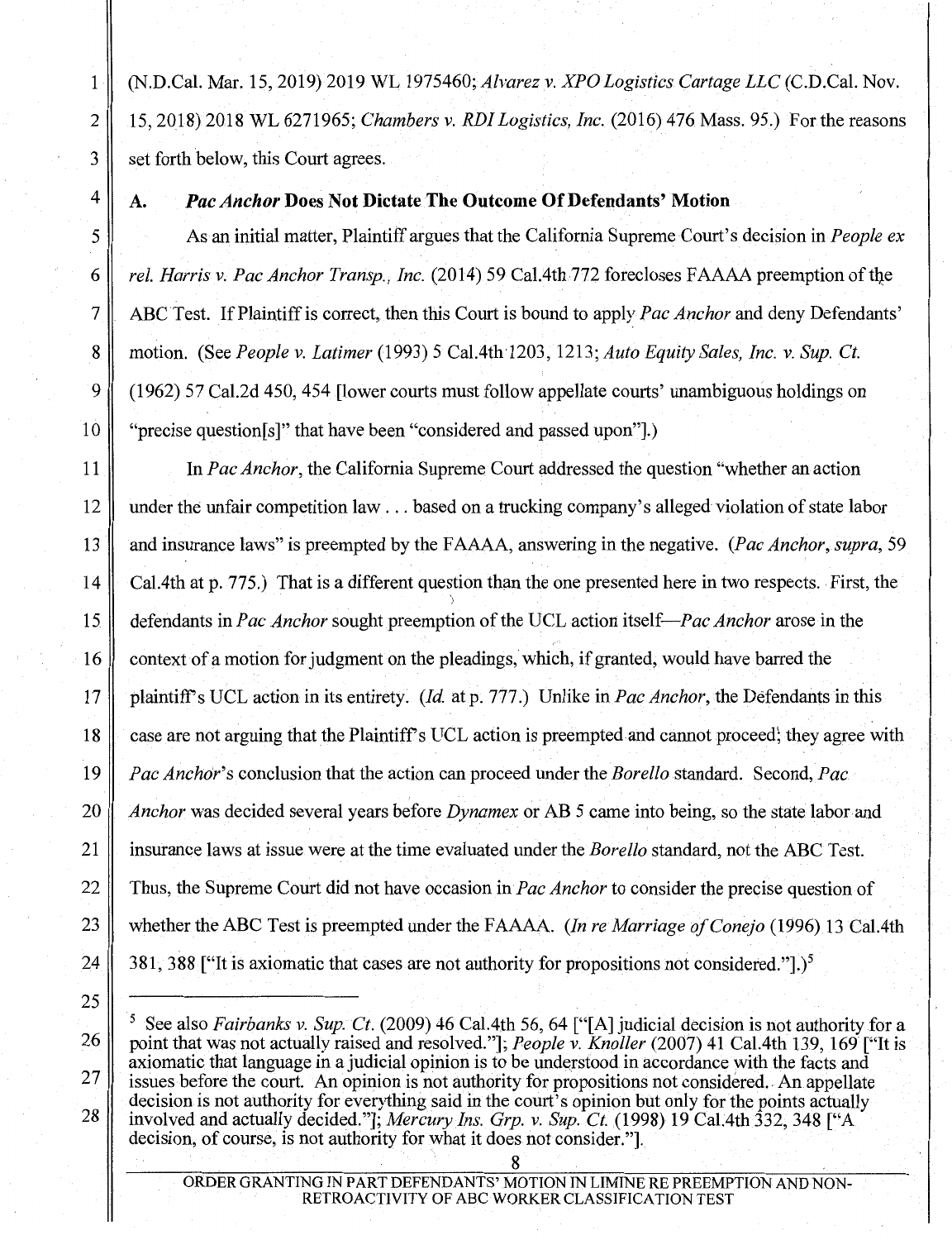1 Nevertheless, Plaintiff argues that *Pac Anchor* stands for a broader proposition: that there can 2 be no FAAAA preemption of California's generally applicable labor and employment laws, including 3 in particular laws that set forth the generally applicable test for distinguishing between employees 4 and independent contractors. To be sure, certain language in the Supreme Court's decision could be  $5 \parallel$  read to support such a broad proposition. For example, in the portion of the opinion addressing the 6 defendants' *facial* challenge to the UCL, the Court upheld the law in part because "defendants have 7 conceded, as they must, that the F AAAA does not preempt generally applicable employment laws 8 that affect prices, routes, and services." *(Pac Anchor,. supra,* 59 Cal.4th at p. 783.) Later, in the 9 portion of the opinion addressing the defendants' *as-applied* challenge to the UCL, the Court upheld 10 the law in part because the UCL is one of many "generally applicable labor and employment laws," 11 and because other jurisdictions have similar "generally applicable laws governing when a worker is 12 an independent contractor (or the equivalent) and when a worker is an employee." *(/d.* at pp. 785-

14 Other portions ofthe opinion, however, suggest that the rule has limitations. In particular, the 15 California Supreme Court explained that F AAAA preemption "calls for an analysis of the underlying 16 state regulations to see if they relate to motor carrier prices, routes, or services when enforced 17 through the UCL." *(!d.* at pp. 784-785.) And the Court found it significant that the People were *not*  18 seeking to prohibit the motor carriers' use of independent contractors: "The defendants' assertion that 19 the People *may not prevent* them from using independent contractors *is correct,* but its 20 characterization of the People's UCL claim is not. Nothing in the People's UCL action would 21 prevent defendants from using independent contractors." *(/d.* at p. 785, emphasis added.)

22 In rejecting the preemption argument advanced in *Pac Anchor,* the California Supreme Court 23 characterized the People's position as follows: "if defendants pay individuals to drive their trucks, 24 they must classify the [se] drivers appropriately." (*Id.*) This Court reads that language to mean that a 25 || labor law distinguishing employees from independent contractors can, in appropriate circumstances, 26 be applied to motor carriers as it could to other businesses, and motor carriers can face consequences  $27 \parallel$  if they misclassify their drivers. Defendants in this case have never contended otherwise, and 28 whether they correctly classified drivers would be the central issue in this case were it to proceed

> ORDER GRANTING IN PART DEFENDANTS' MOTION IN LIMINE RE PREEMPTION AND NON-ROACTIVITY OF ABC WORKER CLASSIFICATION TEST

9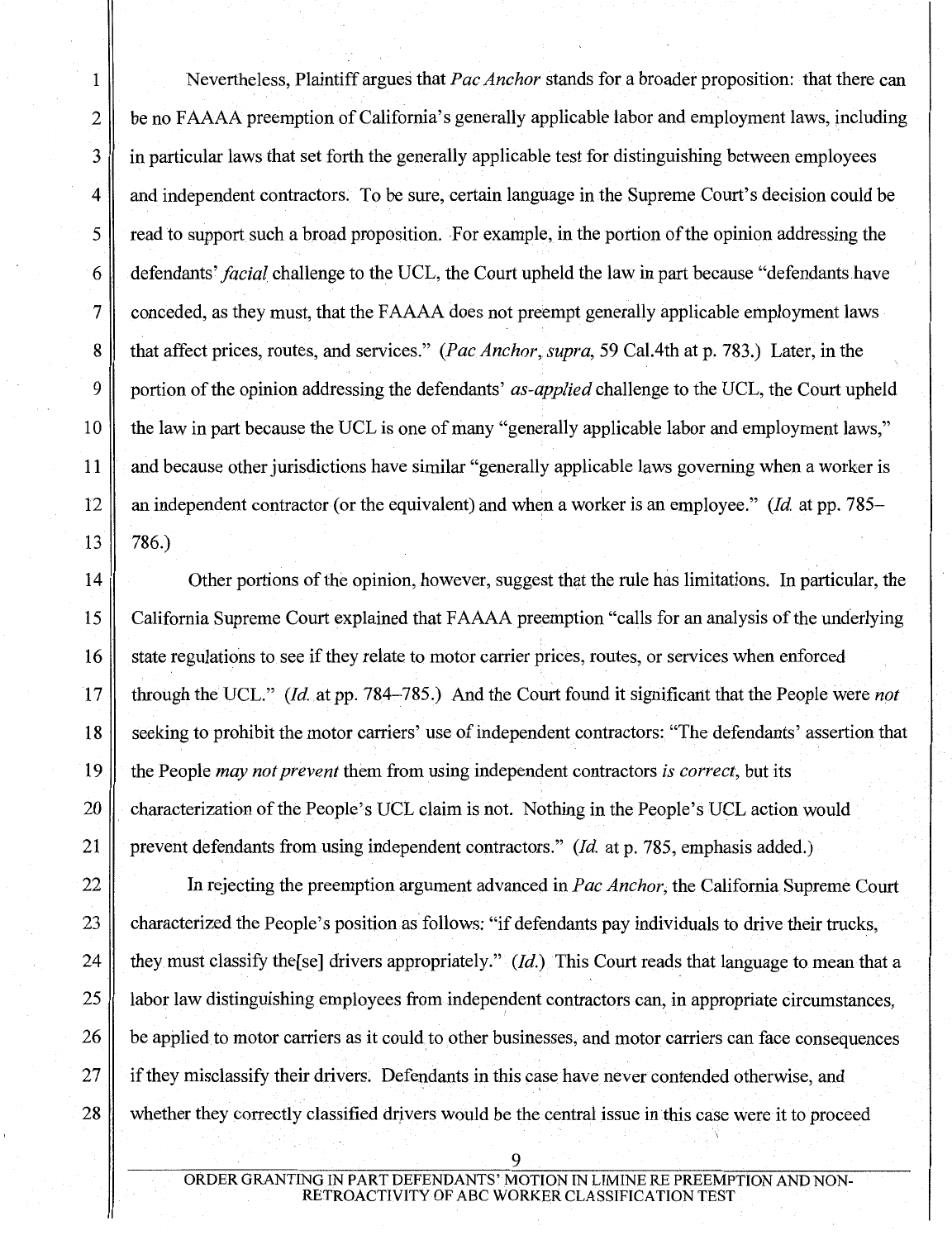1 under the *Borello* standard should the Court find preemption. But what makes the present case 2 different from *Pac Anchor* is that, according to Defendants, the ABC Test (which was not at issue in 3 *Pac Anchor)* would not just *distinguish* employees from independent contractors, but would *prohibit*  4 the use of independent contractors altogether. If Defendants are correct and the ABC Test *does*  5 prohibit motor carriers from using independent owner-operator truck drivers, then *Pac Anchor* in fact 6 points to a finding of preemption, because a state law "may not  $\dots$  prevent defendants from using 7 | independent contractors."  $(Id.)$ 

8 Importantly, Plaintiff agrees with that conclusion, conceding that *Pac Anchor* leads to a 9 finding of preemption in a case in which a state law prohibits motor carriers from using independent 10 owner-operators: "[T]he People have never contended that *Pac Anchor* held that an employment law 11 of general applicability can never be preempted. The People's position is simply that *Pac Anchor*  12 means what it says, and such laws are preempted only where they 'prevent' the use of independent 13 contractors." (The People's Supp. Br. at p. 4, fn. 3; see also *id.* at p. 2 ["Under the FAAAA, a 14 generally applicable law that defines the standard for employment status is only preempted where it 15 forces motor carriers to use employee drivers, rather than independent contractors."].)

16 Moreover, in a decision post-dating *Pac Anchor*, the Ninth Circuit agreed with the proposition 17 that laws prohibiting motor carriers from using independent owner-operators would likely be 18 preempted by the FAAAA. *(Cal. Trucking Assn. v. Su* (9th Cir. 2018) 903 F.3d 953, 964 [discussing 19 the "obvious proposition thatan 'all or nothing' rule requiring services be performed by certain types 20 cf employee drivers . . . [is] likely preempted"].) Indeed, the Ninth Circuit noted in dicta that the 21 very ABC Test at issue here is likely preempted: "[T]he 'ABC' test may effectively compel a motor 22 carrier to use employees for certain services because, under the 'ABC' test, a worker providing a 23 service within an employer's usual course of business will never be considered an independent 24 | contractor." *(Id.)* 

25 U.S. Supreme Court decisions both before and after *Pac Anchor* confirm that laws of general 26 applicability are not immune from federal preemption. In the ADA context (the law that Congress  $27$  used as a model for the FAAAA preemption provision), the Supreme Court was clear on this point:

10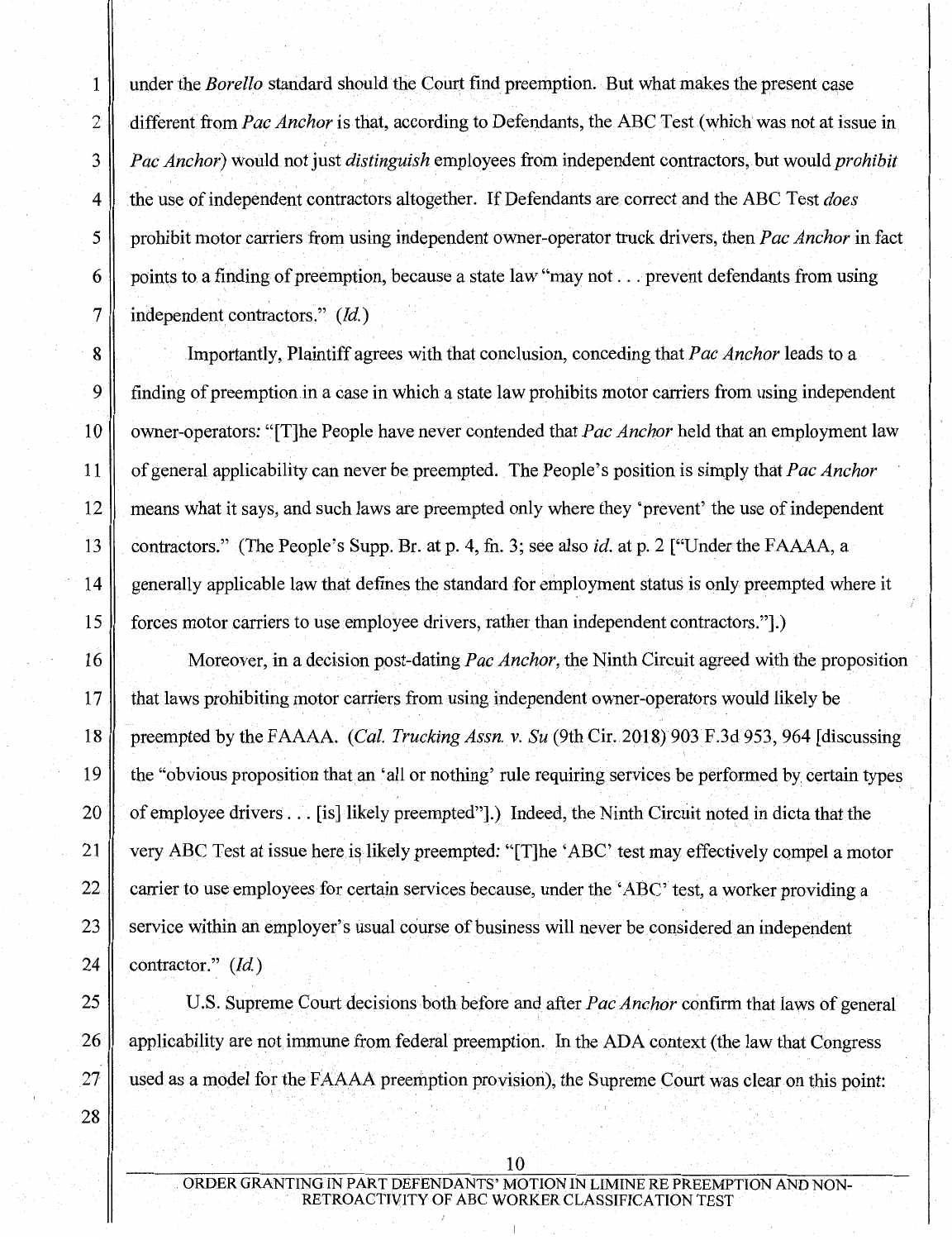28

1 [P]etitioner advances the notion that only state laws specifically addressed to the airline industry are pre-empted, whereas the ADA imposes no constraints on laws 2 of *general applicability*. Besides creating an *utterly irrational loophole* (there is little reason why state impairment of the federal scheme should be deemed 3 acceptable so long as it is effected by the particularized application of a general statute), this notion similarly ignores the sweep of the "relating to" language. We 4 have consistently rejected this precise argument in our ERISA cases: "[A] state law may 'relate to' a benefit plan, and thereby be pre-empted, even if the law is not 5 specifically designed to affect such plans, or the effect is only indirect."

6 *(Morales, supra,* 504 U.S. at p. 386, quoting *Ingersoll-Rand Co. v. McC{endon* (1990) 498 U.S. 133, 7 139, emphasis added.) More recently, two years afterPac *Anchor,* the U.S. Supreme Court held 8 again (this time in the ERISA context, another statutory model for ADA and FAAAA preemption) 9 that laws of general applicability can be preempted. As the Court explained, a state regulation with 10 forbidden effects on "a central matter of [ERISA] plan administration" was not saved from 11 preemption merely because it had "nothing to do with the financial solvency of plans or the prudent 12 behavior of fiduciaries"—the principal objectives animating ERISA's preemption provision. 13 *(Gobeille v. Liberty Mut. Ins. Co.* (2016) 136 S. Ct. 936, 946.) To the contrary, "[a]ny difference in 14 purpose does not transform" a statute or regulation "into an innocuous and peripheral set of additional 15  $\parallel$  rules." (*Id.*)

16 The Ninth Circuit and California Court of Appeal also have both reaffirmed, in decisions 17 post-dating *Pac Anchor,* the principle that laws of general applicability can be preempted under the 18 **FAAAA** and ADA. *(Su, supra, 903 F.3d at p. 966 ["What matters is not solely that the law is* 19 generally applicable, but where in the chain of a motor carrier's business it is acting to compel a 20 certain result ... and what result it is compelling."]; *People ex rel. Harris v. Delta Air Lines, Inc.* 21 (2016) 247 Cal.App.4th 884, 902 ["We additionally find no merit to the Attorney General's  $22$  assertions that  $\lfloor \rfloor$  the OPPA is a law of general applicability," and therefore exempt from ADA 23 preemption, because "the high court has disposed of these arguments in *Morales* and *Wolens.*"].)

24 In sum, the better reading of *Pac Anchor* is not that laws of general applicability are always 25 immune from F AAAA preemption. Rather, *Pac Anchor* left open the possibility-that state laws  $26 \parallel$  prohibiting motor carriers from using independent owner-operator truck drivers might be 27 preempted-and even suggested that they would. The Court simply decided that the *Borello* standard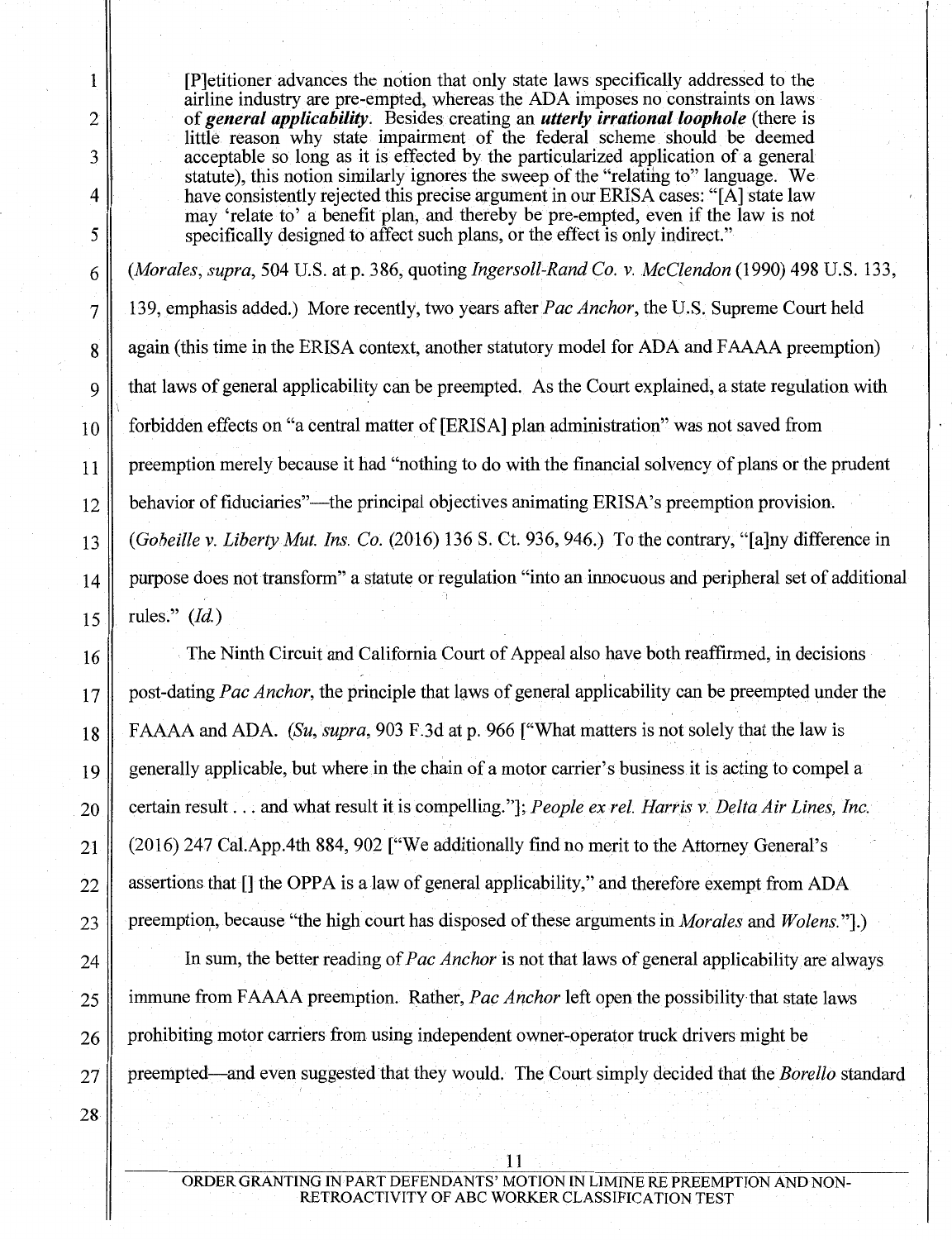1 does *not* constitute such a prohibition. The critical question in this case is whether the ABC Test  $2 \parallel$  does.

# 3 **B. The ABC Test Is Preempted As Applied To Motor Carriers·**

## 4 **1. Prong B Prohibits Motor Carriers From Using Independent** Contra~tors

5 Given Plaintiffs concession that the ABC Test would be preempted, even under *Pac Anchor,*  6 if it precludes motor carriers from using independent contractors, the Court turns to that issue first. 7 Prong B of the ABC Test requires that a worker be classified as an employee unless the employer 8 establishes that the worker "performs work that is outside the usual course of the hiring entity's 9 business." *(Dynamex, supra,* 4 Cal.5th at p. 964; AB 5, § 2(a)(l)(B).) Under this test, it is plain that 10 a motor carrier's core transportation-related services cannot be performed by independent . 11 contractors. Neither party argues otherwise. Thus, absent some applicable exception, the ABC Test  $|12 \rangle$  prohibits motor carriers from using independent owner-operator truck drivers.

13 Plaintiff points to two exceptions that it says allow motor carriers to continue using 14 independent contractors as truck drivers: (1) AB 5's "business-to-business" exception (AB 5, § 2(e)); 15 and (2) the joint employment context. These exceptions, however, do not save AB 5.

16 1. Business-to-Business Exception. Under AB 5, the ABC Test "do[es] not apply to a bona 17 fide business-to-business contracting relationship," where certain enumerated criteria are met. (AB 5,  $18 \parallel \xi$  2(e).) For several reasons, however, this exception does not aid Plaintiff because it does not permit 19 motor carriers to utilize *independent owner-operator truck drivers,* as that term has been used in the 20 trucking industry, by Congress, and by the U.S. Supreme Court for many decades.

21 *First,* the exception "does not apply to an individual worker, as opposed to a business entity, 22 who performs labor or services for a contracting business."  $(id, \S 2(e)(2))$ . And in order to be a 23 qualifying business entity, the "business service provider" must "ha[ve] the required business 24 iii license." (*Id.*, § 2(e)(1)(D).) For truck drivers wishing to transport cargo in the United States, that 25 means, at a minimum, having a federal motor carrier operating license. (See, e.g., 49 C.F.R. 26 § 365.101.) Both Congress and the U.S. Supreme Court, however, have explained that the *absence* of 27 a motor carrier license is a core attribute of an independent contractor in the trucking industry. (See 28 H.R. Rep. No. 1812, *supra,* at p. 5 [defining independent owner-operators as "a person who owns and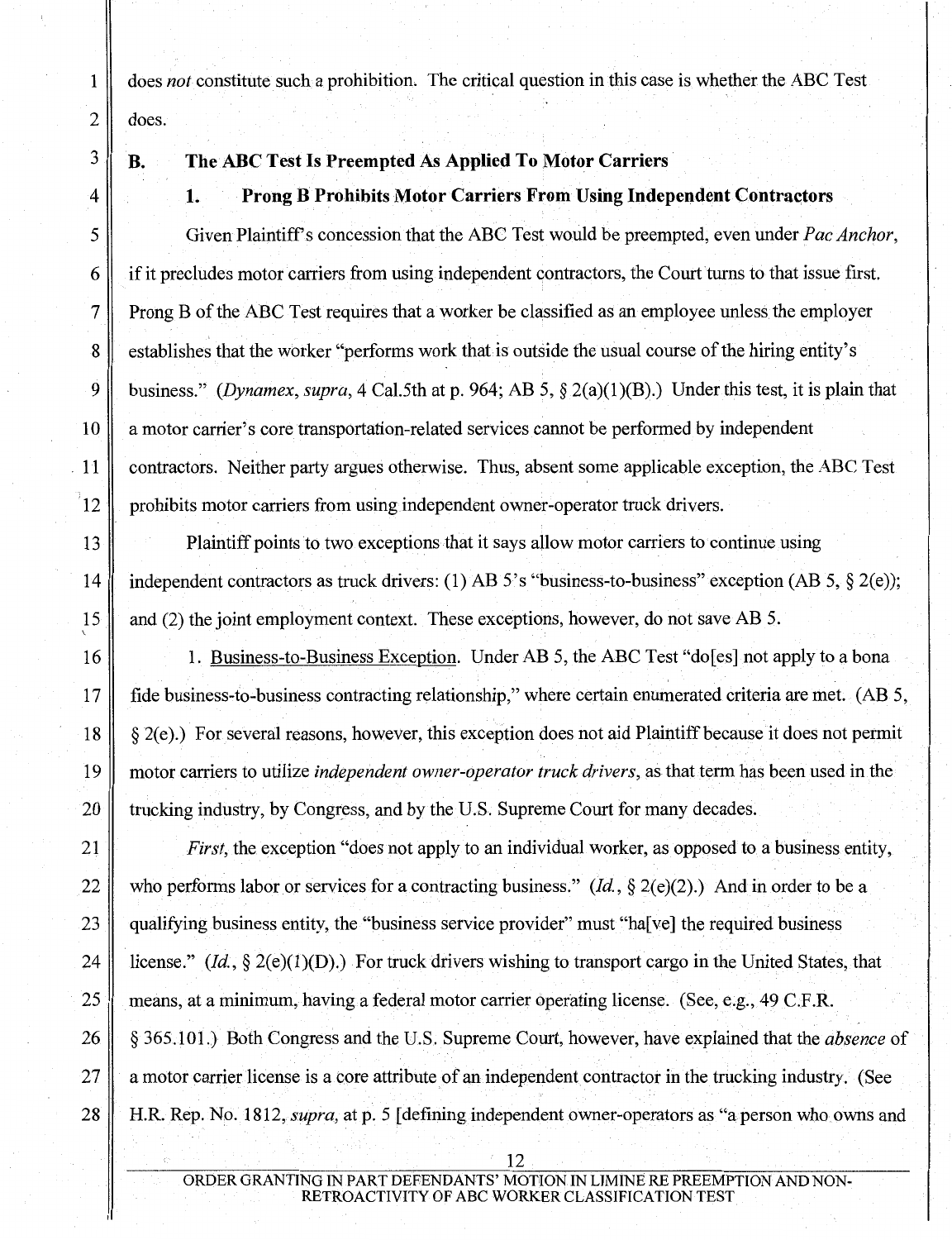1 operates one, or a few, trucks for hire without holding ICC operating authority"]; *Am Trucking*  2 *Assns., supra,* 344 U.S. at p. 303 ["Carriers ... have increasingly turned to owner-operator truckers  $3 \parallel$ ... to conduct operations under the former's permit."].)<sup>6</sup> Indeed, the premise of the federal Truth-in-4 Leasing Regulations—which establish a uniform set of rules for independent-contractor truckers 5 nationwide-is that independent owner-operators "lease" their services and trucks to motor carriers 6 because the contractors lack independent operating authority. (See 49 C.P.R.§§ 376.1, 376.2.)

7 *Second,* in addition to requiring licensure, the business-to-business exception establishes a 8 host of other barriers to entry for independent truckers: they must, for example, "maintain.] a 9 business location that is separate from the business or work location of the contracting business" 10 (AB 5,  $\S$  2(e)(1)(E)), "actually contract<sup>[]</sup> with other businesses to provide the same or similar 11 services and maintain<sup>[]</sup> a clientele" of their own *(id., §* 2(e)(1)(G)), and "advertise<sup>[]</sup> ... to the public" 12 *(id.,* § 2(e)(1)(H)). These barriers to entry contradict the rationale for enacting the FAAAA 13 preemption provision in the first place, which sought the "[l]ifting of these antiquated controls" to 14 allow "transportation companies to freely compete more efficiently," so that "[s]ervice options will 15 be dictated by the marketplace, and not by an artificial regulatory structure." (H.R. Conf. Rep. No.) 16 103-677, *supra,* at pp. 87-88); see also Statement by President William J. Clinton Upon Signing H.R. 17  $\parallel$  2739, 1994 U.S.C.C.A.N. 1762-1 (Aug. 23, 1994) ["State regulation preempted under this provision 18 takes the form of controls on who can enter the trucking industry within a State .... "].) The Ports of 19 Los Angeles and Long Beach have explained the importance of independent owner-operators to the 20 U.S. drayage industry, noting that the "[l]ack of barriers to entry" for independent owner-operators 21 "has created a very competitive port drayage sector." (John E. Husing et al., San Pedro Bay Ports 22 Clean Air Action Plan (Sept. 7, 2007), p. 15, available at https://bit.ly/2CYUaZT.)

- 23 *Third,* the business-to-business exception is inapplicable unless the business services provider
- 

6 See also Grawe, *Have Truck, Will Drive: The Trucking Industry and the Use of Independent Owner-Operators Over Time* (2008) 35 Transp. L.J. 115, 116, fn. 1 ["The independent owneroperator is an independent trucker who lacks federal operating authority."]; Hardman, *The Employment Classification Issue in the Motor Carrier Industry (2010) 37 Transp. L.J. 27, 28* 

["'Independent contractors' include an individual who... leases [her] vehicle to a motor carrier with driver service to be used in moving freight ... indicating the lessor of the equipment as the motor carrier of the freight transported.".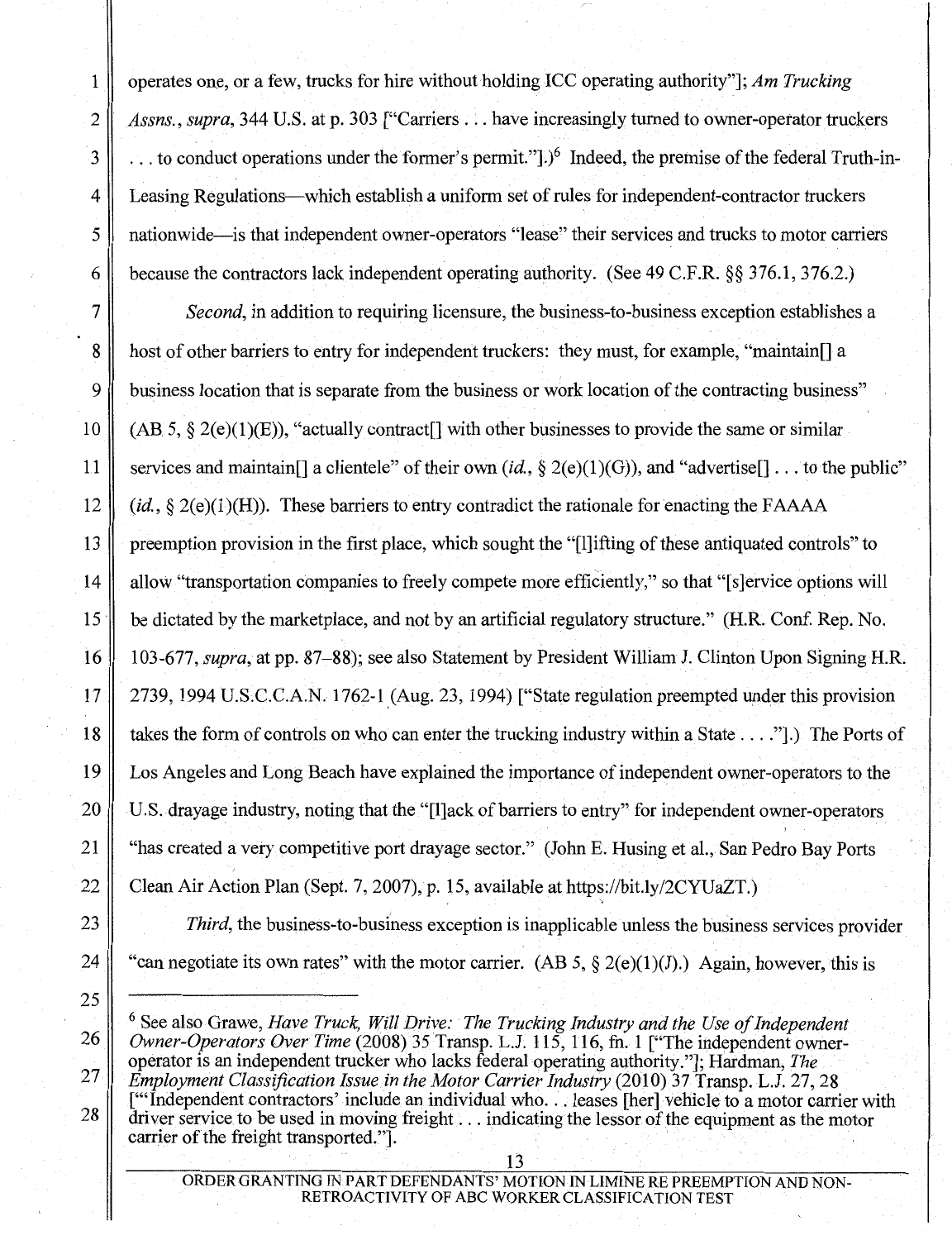$1 \parallel$  inconsistent with the federal regulations governing independent owner-operator truck drivers, which 2 || require the motor carrier to *provide* "clearly stated" rates to independent owner-operators. (49 C.F.R.  $3 \parallel \& 376.12(d)$ .

4 *Fourth,* under the business-to-business exception, the determination of"whether an individual 5 working for a business service provider is an employee or independent contractor" is still governed 6 by the ABC Test. (AB 5,  $\S$  2(e)(3).) Thus, under Prong B, any truck drivers who work for the 7 independent trucking company that contracts with the motor carrier would be considered employees 8 of that company, not independent contractors.

9 In short, the relationship contemplated by the business-to-business exception is nothing like 10 the independent contractor relationship that has been a staple of the trucking industry through nearly 11 70 years of congressional proceedings and court decisions.

12 2. Joint employment. Plaintiff argues that the joint employment context also provides a 13 means for motor carriers to continue utilizing independent contractors because the Court of Appeal 14 has determined that the ABC Test does not apply in the joint employment context. (See *Henderson v.*  15 *Equilon Enters.* (2019) 40 Cal.App.5th 1111, 1128.) This argument suffers from a similar deficiency, 16 however, because truck drivers affected by the joint employment rule are, by definition, employees of 17 at least one company, not independent contractors. *(!d.* ["In a joint employer claim, the worker is an 18 admitted employee of a primary employer .... The distinct question posed in such claims is whether 19 'another business or entity that has some relationship with the primary employer should properly be 20 considered a joint employer of the worker and therefore also responsible, along with the primary 21 employer, for the obligations imposed by the wage order."'], quoting *Dynamex, supra,* 4 Cal.5th at p. 22<sup>-</sup> 915.) Thus, the joint employment context does not permit independent owner-operator truck drivers.

2. The ABC Test Has A Substantial Effect On Motor Carriers' Prices, Routes, And **Services** 

Having concluded that the ABC Test, as codified by AB 5, prohibits motor carriers from using independent contractors as truck drivers, the question remains whether such a prohibition has sufficient direct or indirect effects on motor carrier prices, routes, and services, and is therefore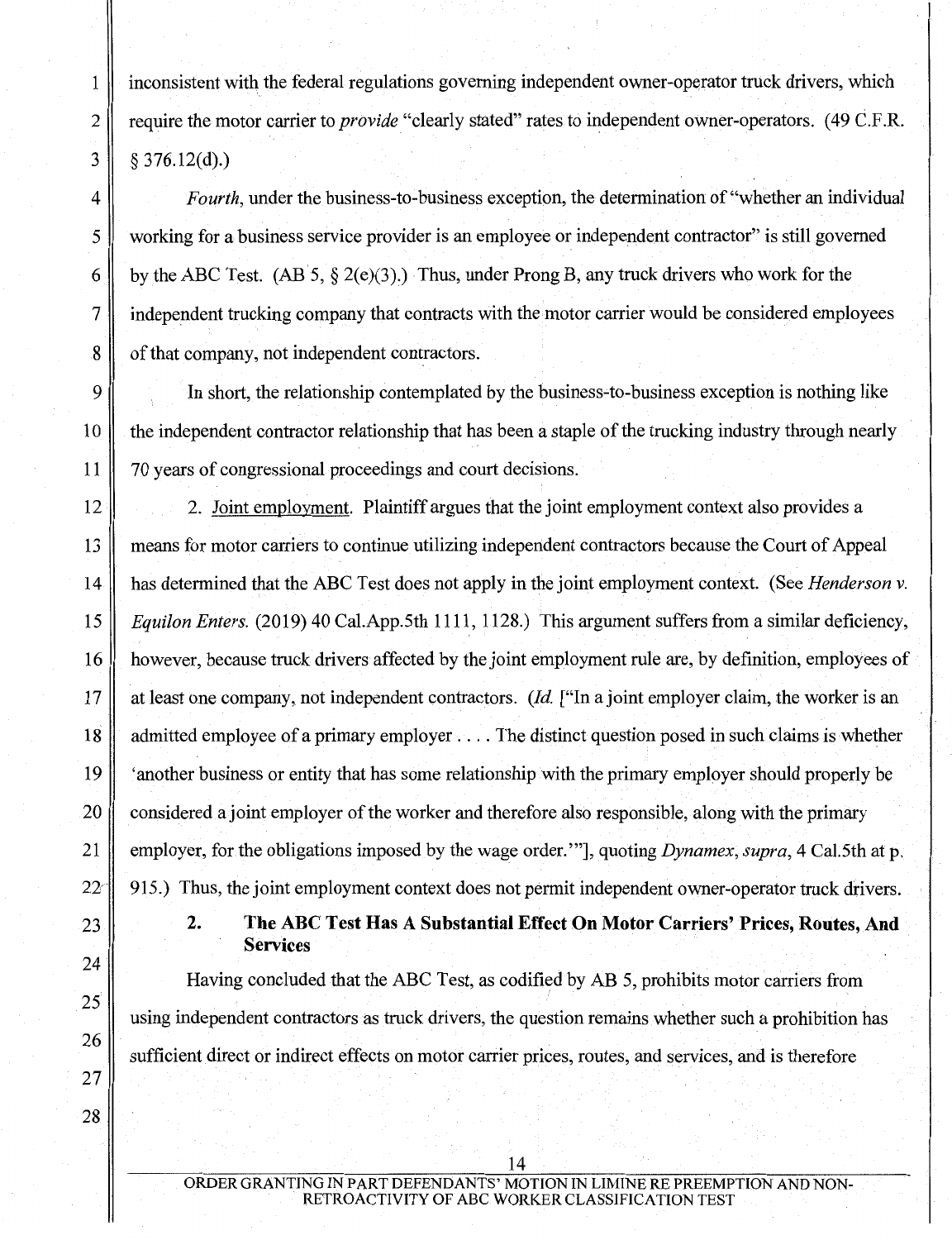| 1              | preempted by the FAAAA. This Court, like many others before it, concludes that it does. <sup>7</sup>                                                                                                                                                                                              |
|----------------|---------------------------------------------------------------------------------------------------------------------------------------------------------------------------------------------------------------------------------------------------------------------------------------------------|
| $\overline{2}$ | In Schwann v. FedEx Ground Package Sys., Inc. (1st Cir. 2016) 813 F.3d 429, 439, the First                                                                                                                                                                                                        |
| 3              | Circuit held that Prong B of Massachusetts' ABC Test (which contains the same language as                                                                                                                                                                                                         |
| 4              | California's ABC Test) is preempted by the FAAAA because it "mandate[s] that any services                                                                                                                                                                                                         |
| 5              | deemed 'usual' to" a motor carrier's "course of business be performed by an employee. Such an                                                                                                                                                                                                     |
| 6              | application of state law poses a serious potential impediment to the achievement of the FAAAA's                                                                                                                                                                                                   |
| 7              | objectives because a court, rather than the market participant, would ultimately determine what                                                                                                                                                                                                   |
| 8              | services that company provides and how it chooses to provide them." (Id. at p. 438.) The First                                                                                                                                                                                                    |
| 9              | Circuit explained that the implications of Prong B's mandated employee relationship would                                                                                                                                                                                                         |
| 10             | necessarily affect the motor carrier's prices, routes, and services, thus triggering FAAAA preemption:                                                                                                                                                                                            |
| 11             | [B]ecause Prong 2 would mandate that FedEx classify these individual contractors                                                                                                                                                                                                                  |
| 12             | as employees, FedEx would be required to reimburse them for business-related<br>expenses. The logical effect of this requirement would thus preclude FedEx from                                                                                                                                   |
| 13             | providing for first-and-last mile pick-up and delivery services through an<br>independent person who bears the economic risk associated with any                                                                                                                                                  |
| 14             | inefficiencies in performance. This regulatory prohibition would also logically be<br>expected to have a significant impact on the actual routes followed for the pick-up                                                                                                                         |
| 15             | and delivery of packages.  It is reasonable to conclude that employees would<br>have a different array of incentives that could render their selection of routes less                                                                                                                             |
| 16             | efficient, undercutting one of Congress's express goals in crafting an express<br>preemption proviso.                                                                                                                                                                                             |
| 17             | (Id. at p. 439, emphases added; see also Mass. Delivery Assn. v. Healey (1st Cir. 2016) 821 F.3d 187,                                                                                                                                                                                             |
| 18             | 193 [following Schwann in holding that application of Massachusetts' Prong B would necessarily                                                                                                                                                                                                    |
| 19             | "deprive [the motor carrier] of its choice of method of providing for delivery services and                                                                                                                                                                                                       |
| 20             | incentivizing the persons providing those services"                                                                                                                                                                                                                                               |
| 21             | The Massachusetts Supreme Court has similarly held that the ABC Test is preempted by the                                                                                                                                                                                                          |
| 22             | FAAAA:                                                                                                                                                                                                                                                                                            |
| 23             | Prong two [], in essence, requires that motor carriers providing delivery services                                                                                                                                                                                                                |
| 24             | use employees rather than independent contractors to deliver those services.<br>As a result, motor carriers are compelled to adopt a different manner of providing                                                                                                                                |
| 25             | services from what they otherwise might choose because prong two dictates the                                                                                                                                                                                                                     |
| 26             | <sup>7</sup> "[A] statute's 'potential' impact on carriers' prices, routes, and services' need not be proven by                                                                                                                                                                                   |
| 27             | empirical evidence; rather, courts may 'look[] to the logical effect that a particular scheme has on the delivery of services.' [Citation.] This logical effect 'can be sufficient even if indirect' so that                                                                                      |
| 28             | motor carriers can be immunized 'from state regulations that threaten to unravel Congress's<br>purposeful deregulation in this area." (Schwann v. FedEx Ground Package Sys., Inc. (1st Cir. 2016)<br>813 F.3d 429, 437, quoting Mass. Delivery Assn. v. Coakley (1st Cir. 2014) 769 F.3d 11, 21.) |
|                | ORDER GRANTING IN PART DEFENDANTS' MOTION IN LIMINE RE PREEMPTION AND NON-                                                                                                                                                                                                                        |

RETROACTIVITY OF ABC WORKER CLASSIFICATION TEST

 $\parallel$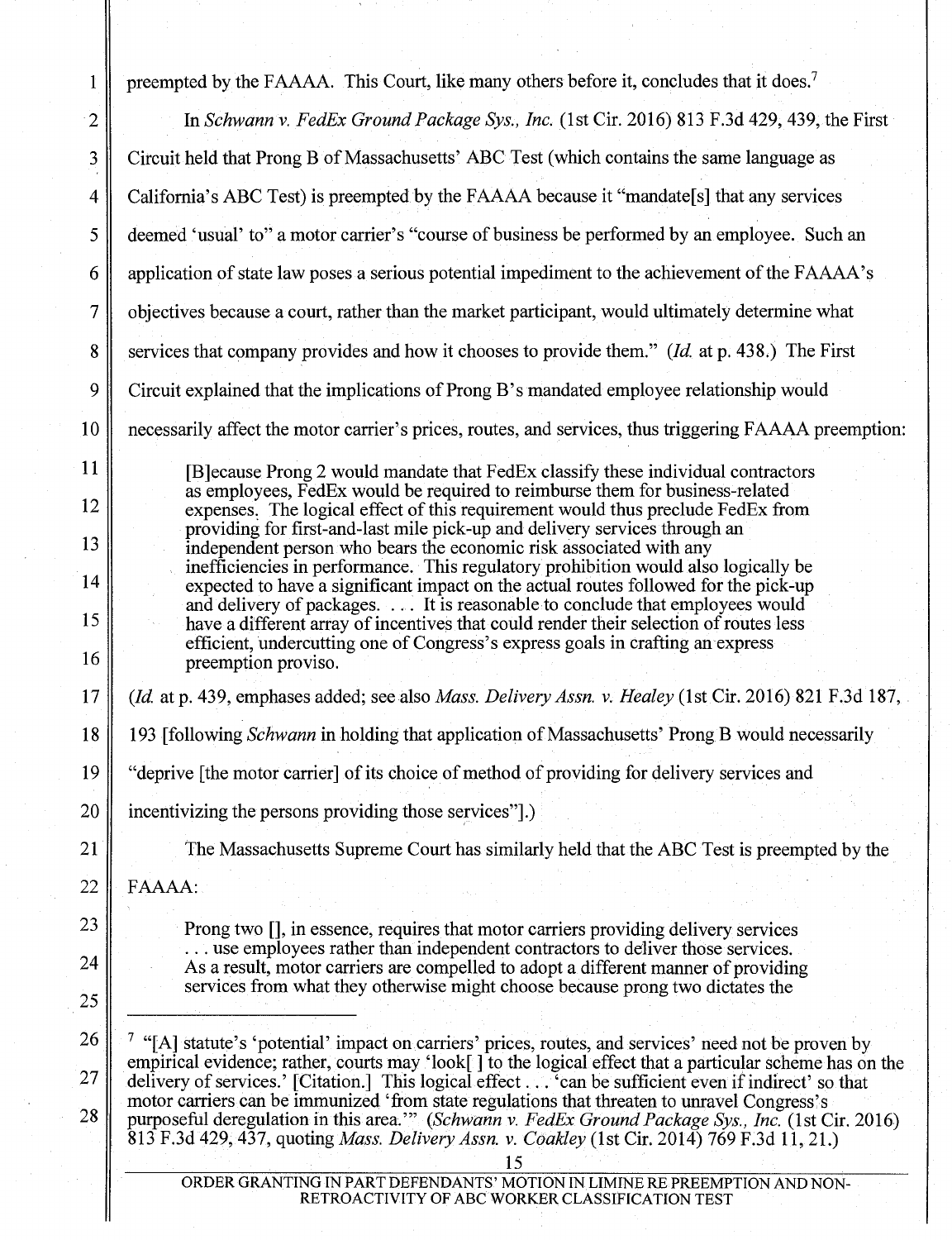type of worker that will provide the services. This likely also would have a significant, if indirect, impact on motor carriers' services by raising the costs of providing those services. ·

*(Chambers v. RDI Logistics, Inc.* (2016) 476 Mass. 95, 102-103.)

Federal courts in California have reached the same result with respect to the ABC Test. In *Alvarez v. XPO Logistics Cartage LLC,* the Central District of California found that applying Prong B "would require a court to look at a motor carrier's service, determine that the service is outside the carrier's usual course of business, and then bar the carrier from using workers as independent contractors to perform that service," which "posed a serious potential impediment to the FAAAA's objectives." *(Alvarez v. XPO Logistics Cartage LLC* (C.D.Cal. Nov. 15, 2018) 2018 WL 6271965, at \*4, quotations and citation omitted.) Likewise, the Northern District of California held that the ABC Test is preempted because "application of Part B would require carriers to classify all workers who performed trucking work as employees, rather than independent contractors," which "is impermissible" under the FAAAA. *(Valadez v. CSX Intermodal Terminals, Inc.* (N.D.Cal. Mar. 15, 2019) 2019 WL 1975460, at \*8.)

The Ninth Circuit has also suggested that the ABC Test is likely preempted by the FAAAA in a decision holding.that the *Borello* test is *not* preempted. The court focused on the important differences between the two tests. *(Su, supra,* 903 F .3d at p. 964 [noting that, unlike *Borello,* "the 'ABC' test may effectively compel a motor carrier to use employees for certain services because, under the 'ABC' test, a worker providing a service within [a motor carrier's] usual course of business will never be considered an independent contractor"]; *id.* [unlike the ABC Test, the *Borello* test provides flexibility for motor carriers, because "[w] hether the work fits within the usual course of an employer's business is one factor among many – and not even the most important one"].)<sup>8</sup>

In contrast, the Third Circuit held that New Jersey's version of the ABC Test is *not* preempted by the F AAAA, but that holding reinforces the conclusion that the California ABC Test *is* preempted.

 $8$  The Eastern District of California has twice come to the opposite conclusion, finding California's ABC Test not preempted by the FAAAA. *(Henry v. Cent. Freight Lines, Inc.* (E.D.Cal. Jun. 13, 2019) 2019. WL 2465330, at \*7; W. *States Trucking Ass'n v. Schoorl* (E.D.Cal. Mar. 29, 2019) 377 F.Supp.3d 1056, 1070-1072.) But both of those cases relied solely on precedent finding the *Borello*  test not preempted because it does not prevent the use of independent contractors and failed to evaluate whether the substantively different ABC Test *does* prevent motor carriers from using independent contractors to drive trucks. Thus, the Court finds *Henry* and *Schoorl* unpersuasive. 16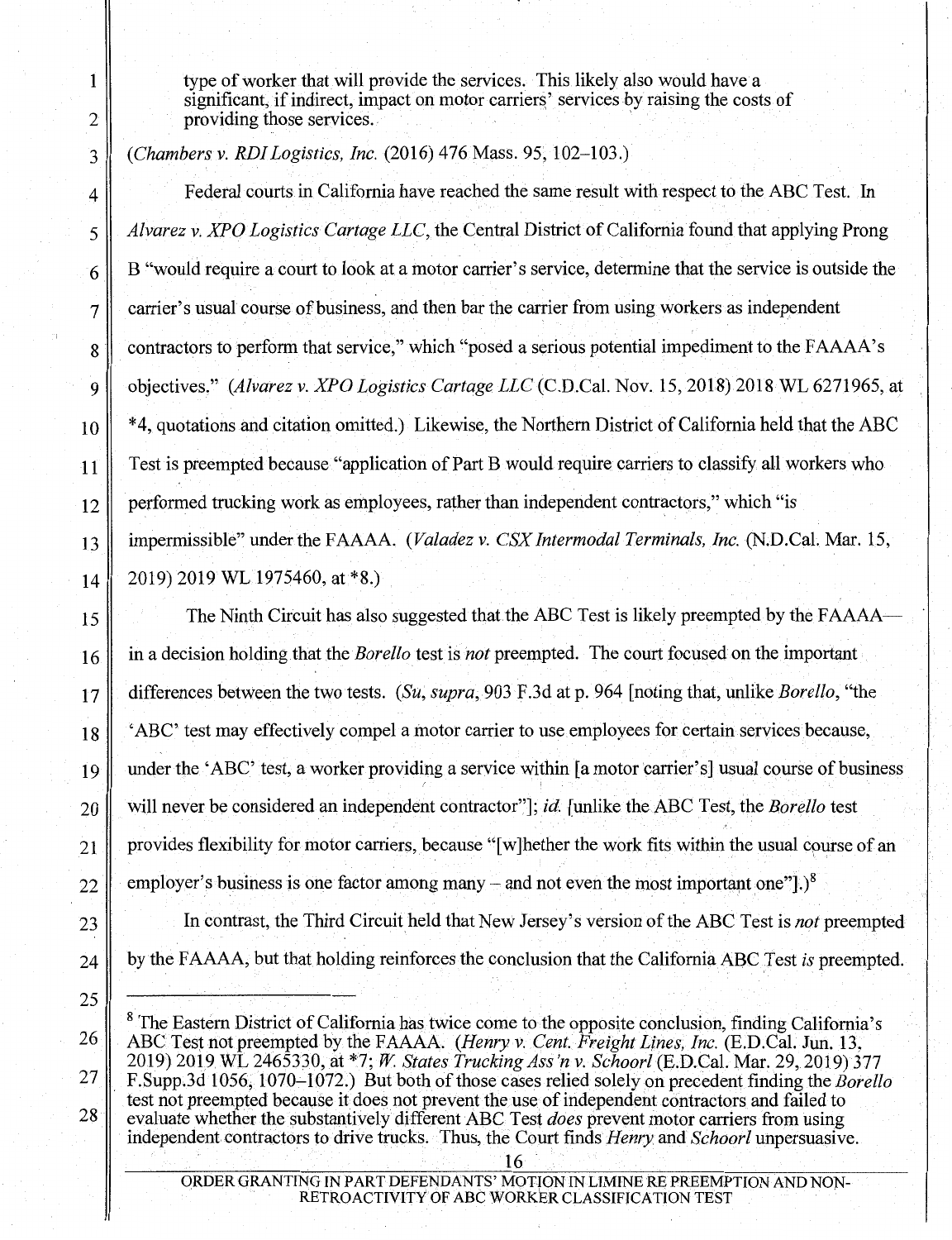1 *(Bedoya v. Am. Eagle Express Inc.* (3d Cir. 2019),914 F.3d 812, 824.) Specifically, Prong B ofthe 2 New Jersey ABC provides that a worker is an employee unless she performs work "outside the 3 [employer's] usual course of business ... *or [performs such service} outside of all the places of*  4 *business of [the employer]." (Id* at p. 824, quoting N.J. Stat. Ann.§ 43:21-19(i)(6)(B), emphasis 5 added, alterations in original.) The "or" clause is pivotal because, as the Third Circuit explained, it 6 provides motor carriers a viable "alternative method for reaching independent contractor status—that 7 is, by demonstrating that the worker provides services outside of the putative employer's 'places of 8 business."' *(Ibid.)* 

9 The record before the Court in this case confirms the common-sense conclusion that AB 5 10 would have a substantial impact on trucking prices, routes, and services, as motor carriers in 11 California revamp their business models either to utilize only employee drivers or attempt to satisfy  $12$  the business-to-business exception. As the evidence shows, in those circumstances where Defendants have contracted with licensed motor-carriers to transport loads, the cost of such transport was nearly triple the cost of using independent owner-operators for the same route. (The People's Opp. Br. at pp. 10–11 [demonstrating that contracted licensed motor-carriers earned \$160 for a route from "Sears" c/o Cal Cartage" to "Yusen Terminals Inc" whereas owner-operators earned \$65 for the same route].) That is precisely the sort of inefficiency Congress sought to preempt.

Finally, this Court points out that a finding of FAAAA preemption does not mean these cases will cease. To the contrary, the UCL claims in this case will proceed under the *Borello* standard, just 20 as AB 5 contemplates. (AB 5,  $\S$  2(a)(3).) That is the same result the California Supreme Court 21 reached in *Pac Anchor* and the same standard Plaintiff intended to apply when it filed its Complaint 22 in January 2018, which Plaintiff says it modeled off the *Pac Anchor* complaint.

## 23 **V. Conclusion**

24 Because Prong B of the ABC Test under both *Dynamex* and AB 5 prohibits motor carriers 25 from using independent contractors to provide transportation services, the ABC Test has an 26 impermissible effect on motor carriers' "price[s], route[s], [and] service[s]" and is preempted by the 27 FAAAA. (49 U.S.C. § 14501(c)(l).) Defendants' motion is **GRANTED** on that basis, and 28 **DENIED** without prejudice as to Defendants' other arguments.